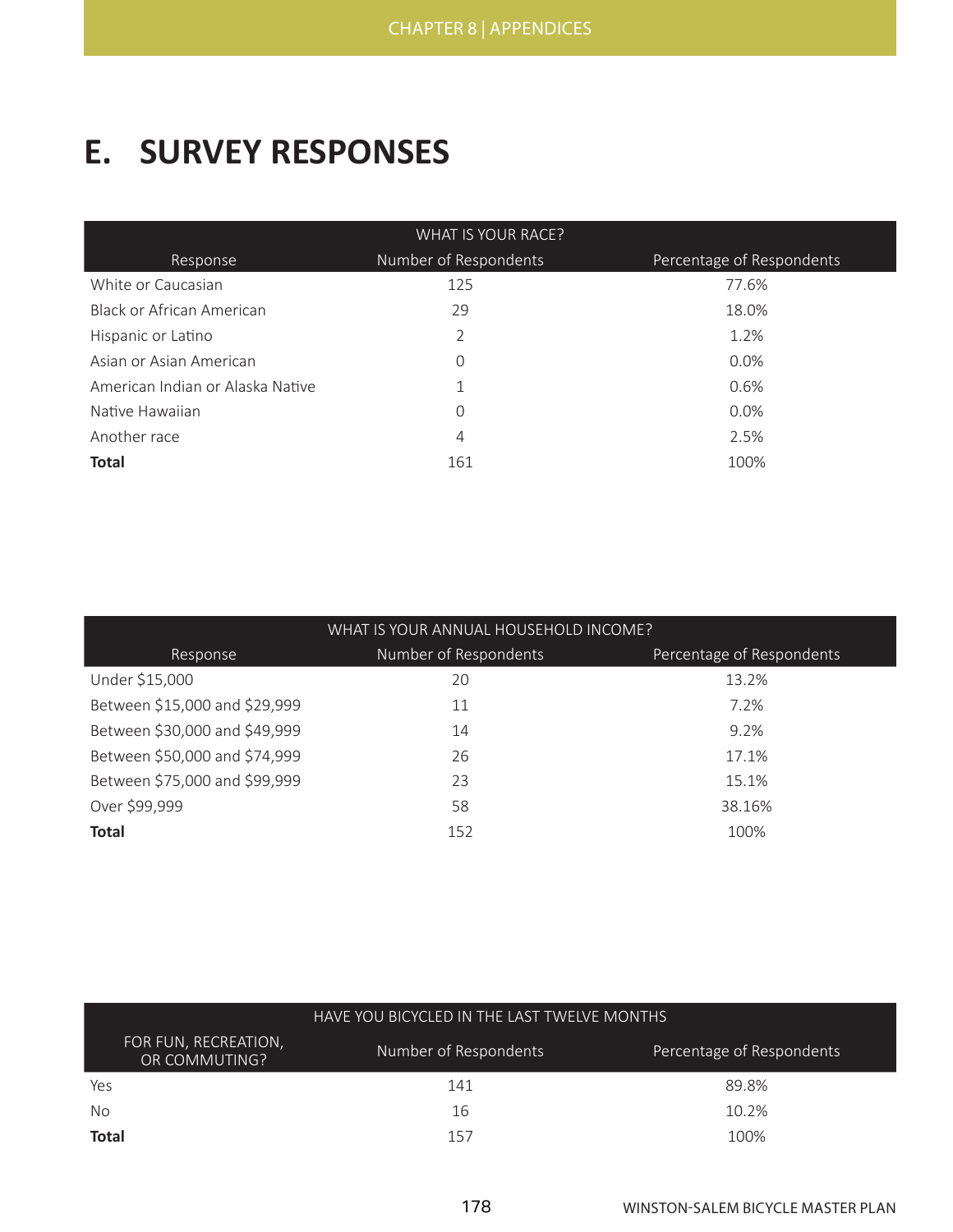| ON AVERAGE, HOW OFTEN DO YOU BICYCLE FOR THE FOLLOWING REASONS? |       |                         |                          |                         |       |                       |
|-----------------------------------------------------------------|-------|-------------------------|--------------------------|-------------------------|-------|-----------------------|
| Option                                                          | Daily | At Least Once<br>a Week | At Least Once<br>a Month | At Least<br>Once a Year | Never | <b>No</b><br>Response |
| Regular exercise<br>or workout                                  | 23    | 59                      | 27                       | 28                      | 17    | $\overline{2}$        |
| Commuting to<br>work or school                                  | 11    | 14                      | 8                        | 18                      | 78    | 17                    |
| Shopping                                                        | 3     | 8                       | 18                       | 29                      | 78    | 8                     |
| Trips to parks or<br>recreation facilities                      | 6     | 11                      | 14                       | 23                      | 78    | $\mathsf 9$           |
| Trips to libraries,<br>museums, or<br>similar places            | 9     | 22                      | 49                       | 23                      | 42    | 5                     |
| Going to meetings or<br>conducting businesses                   | 5     | 10                      | 20                       | 21                      | 81    | 10                    |
| Socially                                                        | 6     | 8                       | 8                        | 15                      | 99    | 10                    |
| Family outings                                                  | 11    | 27                      | 37                       | 30                      | 37    | 3                     |
| <b>Bicycling tours</b>                                          | 3     | 17                      | 38                       | 28                      | 46    | 14                    |

## IF YOU CYCLE TO COMMUTE TO WORK OR RUN ERRANDS, WHAT IS THE APPROXIMATE DISTANCE (TIME) YOU TYPICALLY CYCLE PER USE?

| Response                                                 | Number of Respondents | Percentage of Respondents |
|----------------------------------------------------------|-----------------------|---------------------------|
| I do not bicycle                                         | 70                    | 48.3%                     |
| Less than one mile (five minutes)                        | 8                     | 5.5%                      |
| One to five miles (between<br>five and twenty minutes)   | 44                    | 30.3%                     |
| Six to ten miles (between<br>twenty to forty minutes)    | 12                    | 8.3%                      |
| Ten to fifteen miles (between<br>forty to sixty minutes) | 7                     | 4.8%                      |
| More than fifteen miles<br>(more than one hour)          | 4                     | 2.8%                      |
| <b>Total</b>                                             | 145                   | 100.0%                    |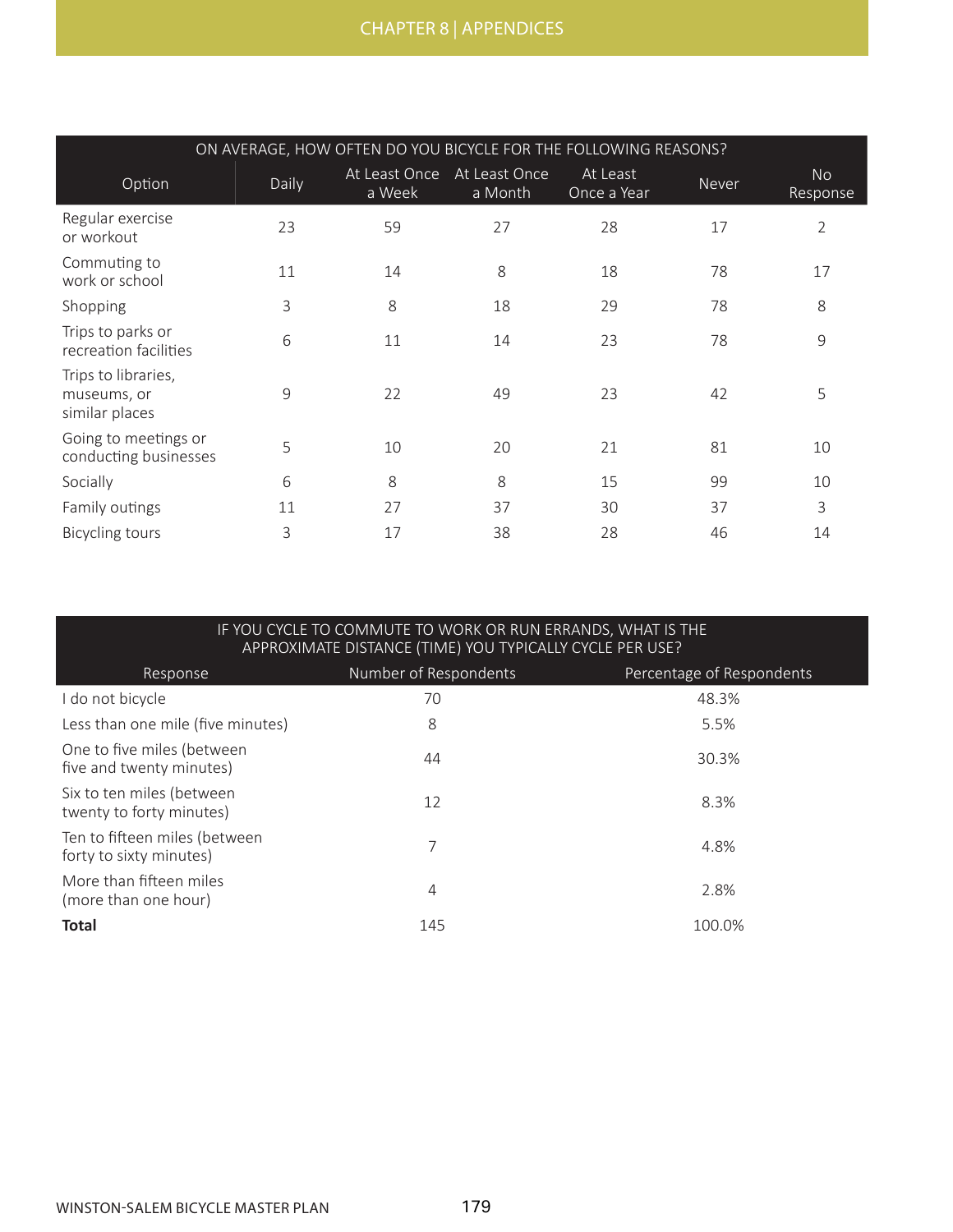| IF YOU CYCLE FOR RECREATION, WHAT IS THE APPROXIMATE DISTANCE (TIME) |                       |                           |  |  |
|----------------------------------------------------------------------|-----------------------|---------------------------|--|--|
| Response                                                             | Number of Respondents | Percentage of Respondents |  |  |
| I do not bicycle                                                     | 26                    | 16.7%                     |  |  |
| Less than one mile (five minutes)                                    | 2                     | 1.3%                      |  |  |
| One to five miles (between<br>five and twenty minutes)               | 20                    | 12.8%                     |  |  |
| Six to ten miles (between<br>twenty to forty minutes)                | 33                    | 21.2%                     |  |  |
| Ten to fifteen miles (between<br>forty to sixty minutes)             | 26                    | 16.7%                     |  |  |
| More than fifteen miles<br>(more than one hour)                      | 49                    | 31.4%                     |  |  |
| <b>Total</b>                                                         | 156                   | 100%                      |  |  |

| IF YOU MAKE A COMBINED BIKE AND BUS TRIP, WHICH<br>OF THE FOLLOWING DO YOU TYPICALLY USE? |                       |                           |  |  |  |
|-------------------------------------------------------------------------------------------|-----------------------|---------------------------|--|--|--|
| Response                                                                                  | Number of Respondents | Percentage of Respondents |  |  |  |
| Bike lockers or bike<br>parking at the bus stop                                           | 0                     | $0\%$                     |  |  |  |
| Bus-mounted bike racks                                                                    | 9                     | 5.9%                      |  |  |  |
| I take my bike on the bus                                                                 | 0                     | $0\%$                     |  |  |  |
| I do not make combined trips                                                              | 144                   | 94.1%                     |  |  |  |
| <b>Total</b>                                                                              | 153                   | 100%                      |  |  |  |

| HOW DO YOU PREFER TO LEARN ABOUT CYCLING OPTIONS AND ROUTES? |                       |                           |  |  |  |
|--------------------------------------------------------------|-----------------------|---------------------------|--|--|--|
| Response                                                     | Number of Respondents | Percentage of Respondents |  |  |  |
| Printed maps                                                 | 48                    | 13.2%                     |  |  |  |
| Online maps (Google, Bing, etc.)                             | 104                   | 28.5%                     |  |  |  |
| City of Winston-Salem website                                | 52                    | 14.2%                     |  |  |  |
| Route signage                                                | 61                    | 16.7%                     |  |  |  |
| Advocacy groups                                              | 26                    | 7.1%                      |  |  |  |
| Smart phone apps                                             | 74                    | 20.3%                     |  |  |  |
| <b>Total</b>                                                 | 365                   | 100%                      |  |  |  |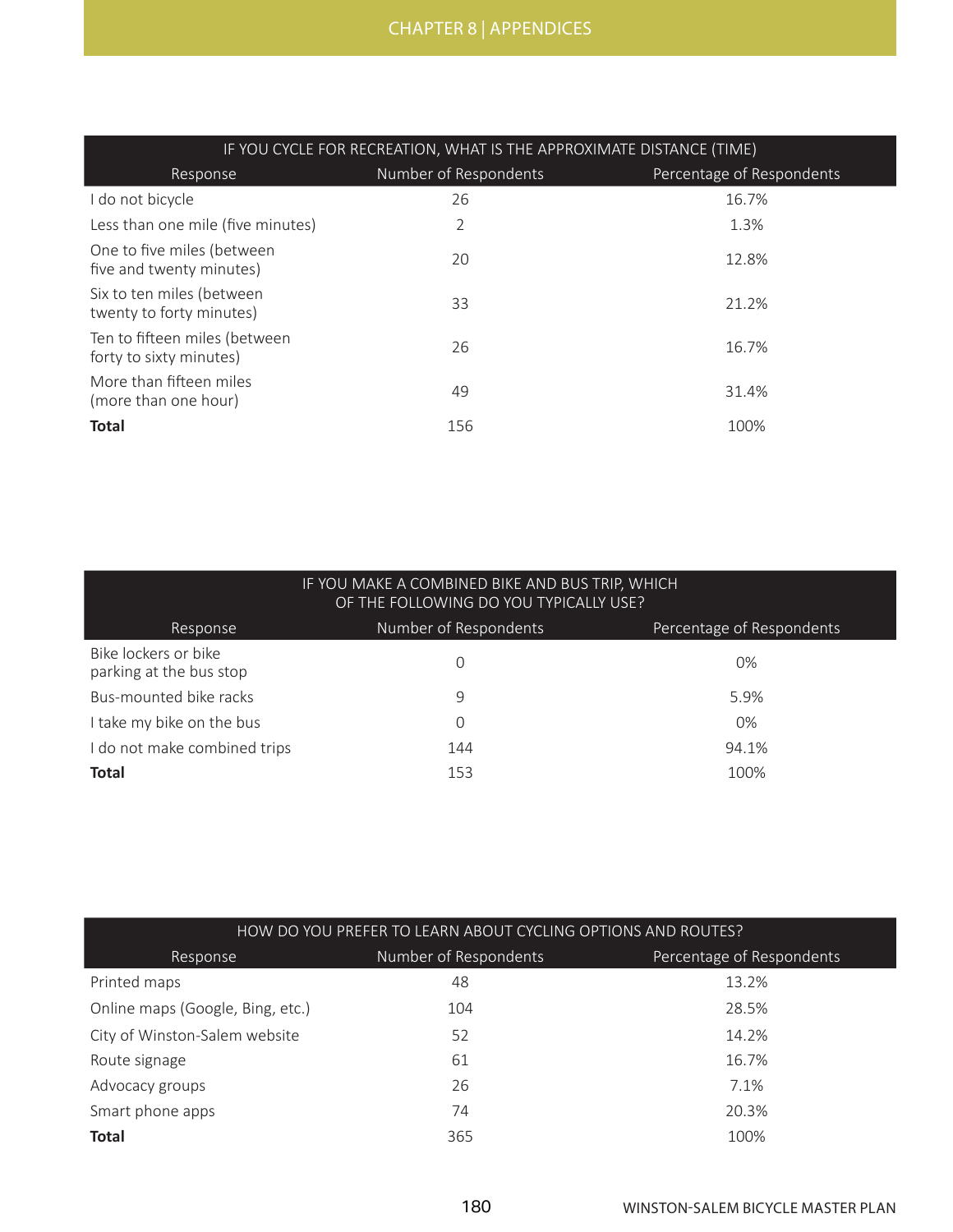| ON AVERAGE, HOW OFTEN DO YOU BICYCLE FOR THE FOLLOWING REASONS?    |                       |                           |  |  |  |  |
|--------------------------------------------------------------------|-----------------------|---------------------------|--|--|--|--|
| Response                                                           | Number of Respondents | Percentage of Respondents |  |  |  |  |
| No bike lanes                                                      | 84                    | 15.9%                     |  |  |  |  |
| No bike parking at<br>my destination                               | 37                    | 7.0%                      |  |  |  |  |
| Unsafe physical riding conditions<br>(Potholes, no shoulder, etc.) | 88                    | 16.6%                     |  |  |  |  |
| Too much traffic                                                   | 80                    | 15.1%                     |  |  |  |  |
| Don't feel safe due to<br>criminal activity                        | 12                    | 2.3%                      |  |  |  |  |
| Too much debris in road<br>and/or bike lanes                       | 39                    | 7.4%                      |  |  |  |  |
| Cars go too fast                                                   | 63                    | 11.9%                     |  |  |  |  |
| Travel difficult with<br>small children                            | 19                    | 3.6%                      |  |  |  |  |
| Too much to carry                                                  | 11                    | 2.1%                      |  |  |  |  |
| Lack of interest                                                   | 9                     | 1.7%                      |  |  |  |  |
| Lack of time                                                       | 35                    | 6.6%                      |  |  |  |  |
| I don't know how to ride a bike                                    | $\mathbf{1}$          | 0.2%                      |  |  |  |  |
| Lack of wayfinding information                                     | 11                    | 2.1%                      |  |  |  |  |
| Inadequate connection<br>to destinations                           | 40                    | 7.6%                      |  |  |  |  |
| <b>Total</b>                                                       | 529                   | 100%                      |  |  |  |  |

|                                               | IF IT WERE SAFE AND CONVENIENT, HOW LIKELY WOULD YOU<br>BE WILLING TO BIKE FOR THE FOLLOWING REASONS? |          |        |               |  |  |  |
|-----------------------------------------------|-------------------------------------------------------------------------------------------------------|----------|--------|---------------|--|--|--|
| Response                                      | Very Unlikely                                                                                         | Unlikely | Likely | Very Unlikely |  |  |  |
| Regular exercise<br>or workout                | 11                                                                                                    | 2        | 36     | 107           |  |  |  |
| Commuting to<br>work or school                | 34                                                                                                    | 26       | 34     | 51            |  |  |  |
| Shopping                                      | 32                                                                                                    | 34       | 44     | 39            |  |  |  |
| Routine errands                               | 29                                                                                                    | 24       | 54     | 42            |  |  |  |
| Trips to parks or<br>recreation facilities    | 17                                                                                                    | 2        | 44     | 92            |  |  |  |
| Going to meetings or<br>conducting businesses | 43                                                                                                    | 47       | 30     | 27            |  |  |  |
| Socially                                      | 14                                                                                                    | 8        | 45     | 83            |  |  |  |
| <b>Bicycling tours</b>                        | 26                                                                                                    | 18       | 49     | 57            |  |  |  |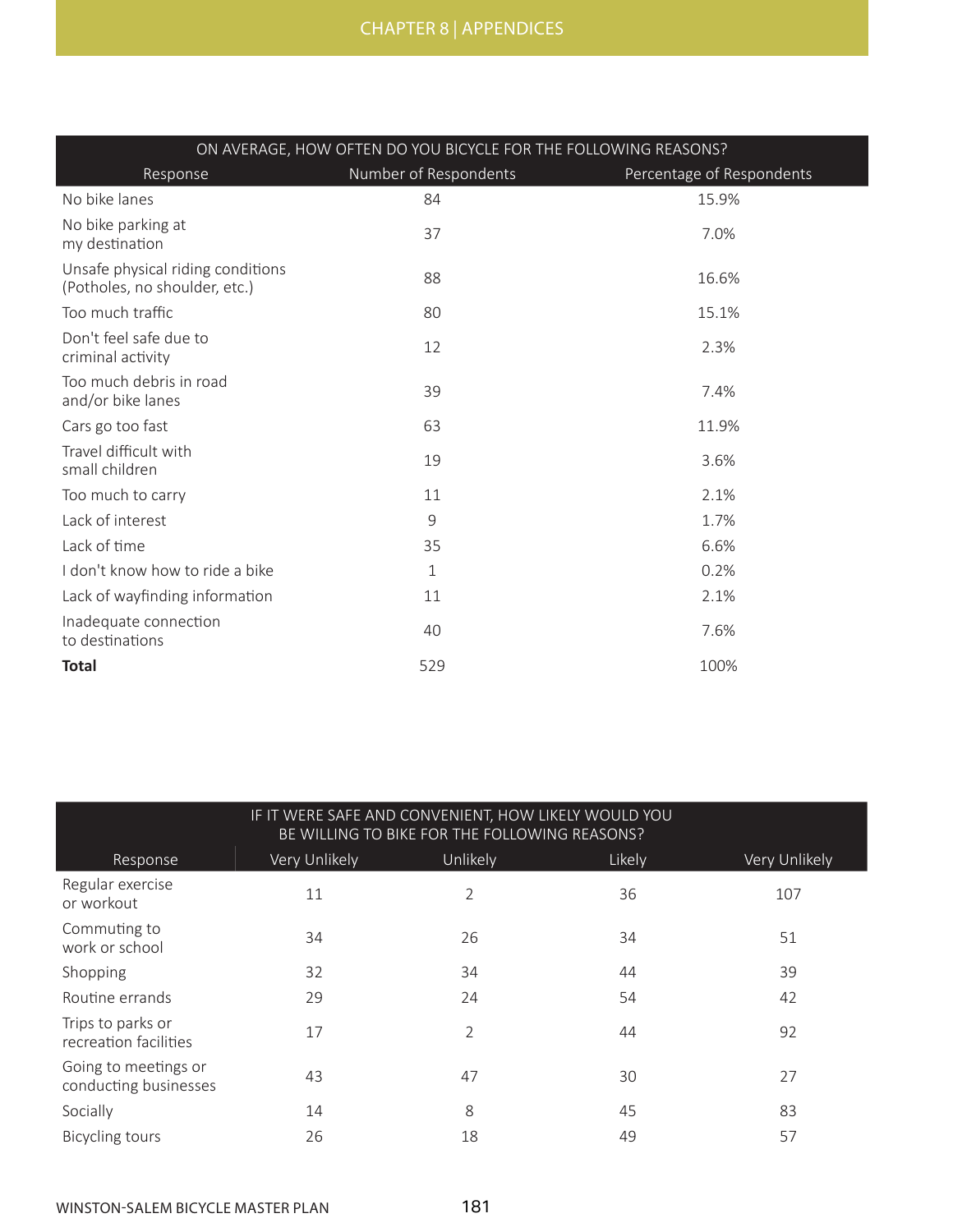| WHAT IS (WOULD BE) YOUR LEVEL OF COMFORT<br>WHILE RIDING ON THE FOLLOWING BIKE FACILITIES? |                     |                         |                    |                |               |                             |                          |
|--------------------------------------------------------------------------------------------|---------------------|-------------------------|--------------------|----------------|---------------|-----------------------------|--------------------------|
| Facility Type                                                                              | Very<br>Comfortable | Somewhat<br>Comfortable | Uncomfort-<br>able | Unsure         | <b>Totals</b> | Percent Very<br>Comfortable | Percent<br>Uncomfortable |
| Facility Type                                                                              | Very<br>Comfortable | Somewhat<br>Comfortable | Uncomfort-<br>able | Unsure         | Totals        | Percent Very<br>Comfortable | Percent<br>Uncomfortable |
| Well<br>maintained<br>shoulders                                                            | 50                  | 67                      | 33                 | $\overline{7}$ | 157           | 31.85%                      | 21.02%                   |
| Sharrows                                                                                   | 33                  | 75                      | 40                 | 6              | 154           | 21.43%                      | 3.90%                    |
| Conventional<br>bike lanes                                                                 | 61                  | 69                      | 23                 | 3              | 156           | 39.10%                      | 14.74%                   |
| <b>Buffered</b><br>bike lanes                                                              | 85                  | 49                      | 16                 | $\overline{4}$ | 154           | 55.19%                      | 10.39%                   |
| Separated<br>bike lanes                                                                    | 127                 | 24                      | $\overline{2}$     | 3              | 156           | 81.41%                      | 1.28%                    |
| Sidepath/<br>Multi-use path                                                                | 134                 | 16                      | $\overline{2}$     | $\overline{4}$ | 156           | 85.90%                      | 1.28%                    |
| Greenway                                                                                   | 136                 | 13                      | $\mathbf 0$        | $\overline{4}$ | 153           | 88.89%                      | 0.00%                    |
| Well<br>maintained<br>shoulders                                                            | 50                  | 67                      | 33                 | $\overline{7}$ | 157           | 31.85%                      | 21.02%                   |
| Sharrows                                                                                   | 33                  | 75                      | 40                 | 6              | 154           | 21.43%                      | 3.90%                    |
| Conventional<br>bike lanes                                                                 | 61                  | 69                      | 23                 | 3              | 156           | 39.10%                      | 14.74%                   |
| <b>Buffered</b><br>bike lanes                                                              | 85                  | 49                      | 16                 | $\overline{4}$ | 154           | 55.19%                      | 10.39%                   |
| Separated<br>bike lanes                                                                    | 127                 | 24                      | $\overline{2}$     | 3              | 156           | 81.41%                      | 1.28%                    |
| Sidepath/<br>Multi-use path                                                                | 134                 | 16                      | $\overline{2}$     | $\overline{4}$ | 156           | 85.90%                      | 1.28%                    |
| Greenway                                                                                   | 136                 | 13                      | $\mathbf 0$        | $\overline{4}$ | 153           | 88.89%                      | 0.00%                    |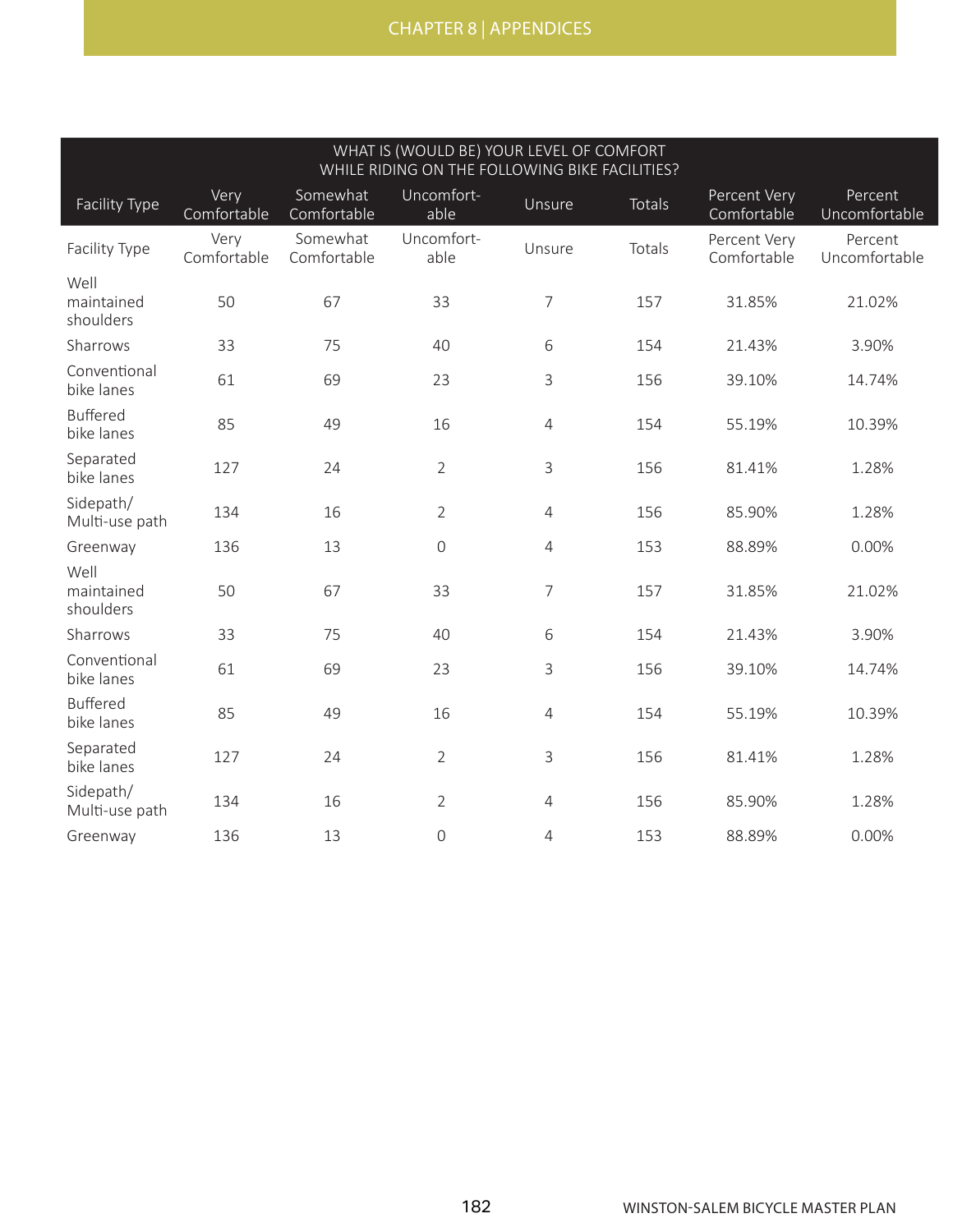|                                                                                            | RANK THE FOLLOWING IMPROVEMENTS 1 THROUGH 7 IN ORDER OF IMPORTANCE<br>TO YOU OR YOUR HOUSEHOLD (1 BEING MOST IMPORTANT). |                |              |                |    |       |                |
|--------------------------------------------------------------------------------------------|--------------------------------------------------------------------------------------------------------------------------|----------------|--------------|----------------|----|-------|----------------|
| Improvement                                                                                | $1\,$                                                                                                                    | $\overline{2}$ | $\mathsf{3}$ | $\overline{4}$ | 5  | $6\,$ | $\overline{7}$ |
| More bicycle<br>facilities (e.g. bike<br>lanes, greenways)                                 | 72                                                                                                                       | 16             | 19           | 9              | 10 | 8     | 12             |
| More signed<br>bike routes                                                                 | 10                                                                                                                       | 15             | 17           | 20             | 16 | 22    | 48             |
| Improved<br>maintenance of<br>bike lanes, roads<br>and sidewalks                           | 18                                                                                                                       | 33             | 27           | 20             | 20 | 16    | 10             |
| Improved<br>visibility (e.g.<br>colored asphalt,<br>sharrows, signage,<br>street lighting) | 3                                                                                                                        | 26             | 26           | 28             | 22 | 29    | 11             |
| Improved<br>connections<br>between<br>sidewalks,<br>bikeways,<br>and transit               | 12                                                                                                                       | 19             | 28           | 20             | 29 | 24    | 15             |
| Improved<br>intersection<br>accommodations                                                 | 13                                                                                                                       | 15             | 16           | 29             | 30 | 25    | 19             |
| Education/<br>enforcement<br>for motorists,<br>pedestrians,<br>and bicyclists              | 24                                                                                                                       | 23             | 14           | 20             | 16 | 20    | 30             |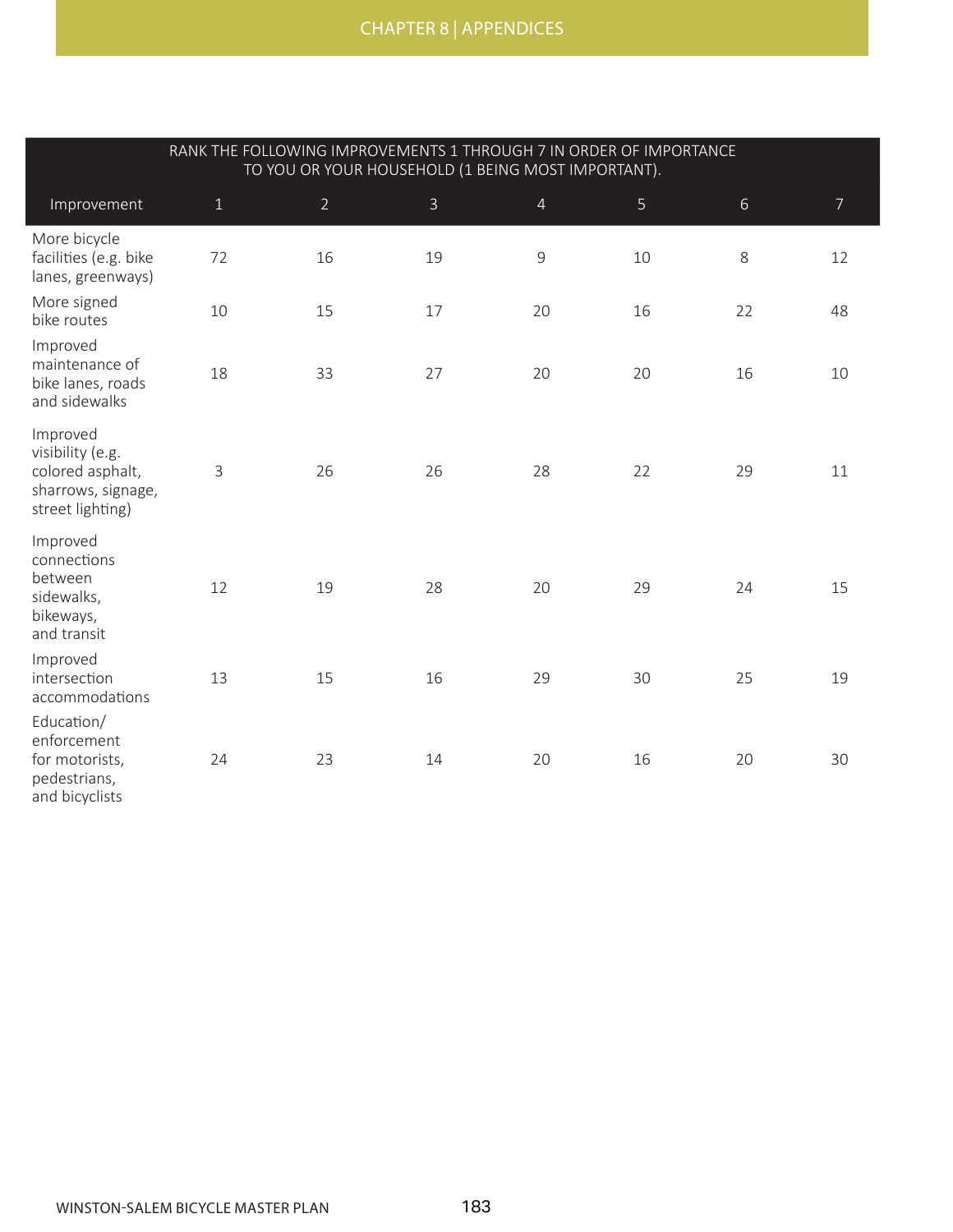|                                                      | RATE YOUR LEVEL OF AGREEMENT WITH THE<br>FOLLOWING STATEMENTS REGARDING CYCLING. |                |                               |       |                |
|------------------------------------------------------|----------------------------------------------------------------------------------|----------------|-------------------------------|-------|----------------|
| Statement                                            | Strongly disagree                                                                | Disagree       | Neither agree<br>nor disagree | Agree | Strongly agree |
| Promotes<br>healthy lifestyles<br>and fitness        | 9                                                                                | $\overline{2}$ | 2                             | 17    | 128            |
| Provides<br>sustainable<br>transportation<br>options | 9                                                                                | $\overline{2}$ | 9                             | 41    | 96             |
| Creates a sense<br>of community                      | 10                                                                               | $\mathbf{1}$   | 15                            | 53    | 80             |
| Improves mental<br>health and<br>reduce stress       | 9                                                                                | $\overline{2}$ | 8                             | 35    | 104            |
| Promotes tourism<br>to the city                      | 11                                                                               | $\overline{4}$ | 16                            | 57    | 71             |
| Helps attract<br>new residents<br>and businesses     | 12                                                                               | 6              | 18                            | 50    | 73             |
| Increases economic<br>development                    | 10                                                                               | 8              | 27                            | 43    | 71             |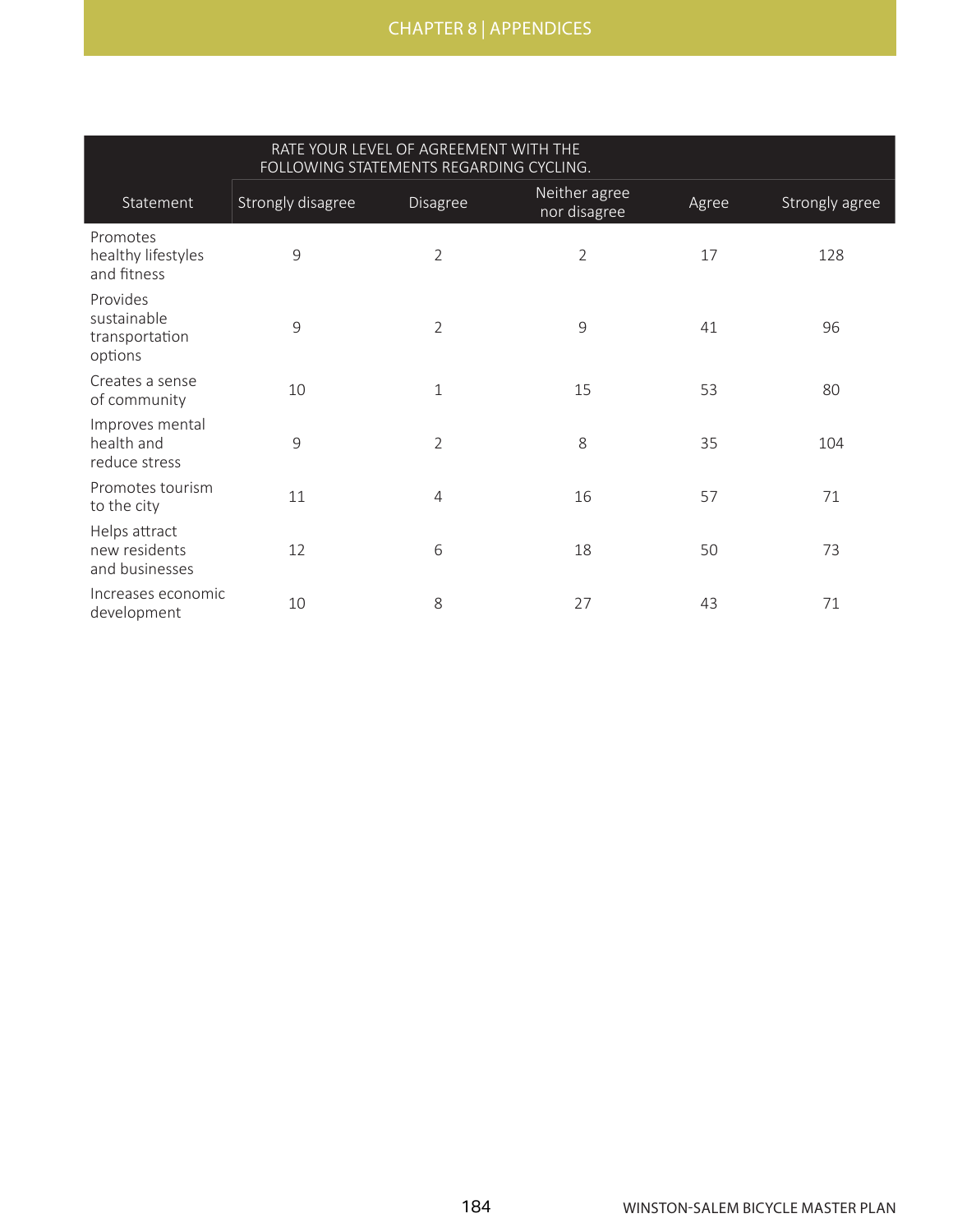## Survey 2

| TELL US YOUR CONNECTIONS TO WINSTON-SALEM |                       |                           |  |
|-------------------------------------------|-----------------------|---------------------------|--|
| Response                                  | Number of Respondents | Percentage of Respondents |  |
| I live in Winston-Salem                   | 0                     | $0\%$                     |  |
| I work in Winston-Salem                   | 211                   | 83.7%                     |  |
| I am a student in Winston-Salem           | 17                    | 6.7%                      |  |
| Other                                     | 17                    | 6.7%                      |  |
| I am just visiting                        | 7                     | 2.8%                      |  |
| <b>Total</b>                              | 252                   | 100%                      |  |

| WHICH BICYCLE FACILITIES DO YOU FEEL SAFE USING? (SELECT ALL THAT APPLY) |                     |                |  |
|--------------------------------------------------------------------------|---------------------|----------------|--|
| Response                                                                 | Number of Responses | % of Responses |  |
| Off-Road Mixed Use<br>Path Alongside Road                                | 176                 | 22%            |  |
| Cycle Track Protected<br>By Physical Barrier                             | 172                 | 21.5%          |  |
| Buffered Bike Lane (Protected By<br>Physical Barrier such as Bollards)   | 156                 | 19.5%          |  |
| Bicycle Boulevard                                                        | 118                 | 14.75%         |  |
| <b>Striped Bike Lanes</b>                                                | 93                  | 11.625%        |  |
| Advisory Bike Lanes                                                      | 50                  | 6.25%          |  |
| Sharrows                                                                 | 31                  | 3.875%         |  |
| I do not feel safe using<br>any of these options.                        | 4                   | 0.5%           |  |
| <b>Totals</b>                                                            | 800                 | 100%           |  |

| WHICH BICYCLE FACILITIES DO YOU FEEL THE LEAST SAFE USING? (SELECT ALL THAT APPLY) |                     |                |  |
|------------------------------------------------------------------------------------|---------------------|----------------|--|
| Response                                                                           | Number of Responses | % of Responses |  |
| Sharrows                                                                           | 68                  | 34.9%          |  |
| Advisory Bike Lanes                                                                | 46                  | 23.6%          |  |
| Striped Bike Lanes                                                                 | 39                  | 20.0%          |  |
| Cycle Track Protected<br>By Physical Barrier                                       | 12                  | 6.2%           |  |
| Buffered Bike Lane (Protected By<br>Physical Barrier such as Bollards)             | 11                  | 5.6%           |  |
| Off Street Multi-Use<br>Path Alongside Road                                        | 9                   | 4.6%           |  |
| Bicycle Boulevard                                                                  | 9                   | 4.6%           |  |
| All of these options<br>feel unsafe to me                                          | 1                   | 0.5%           |  |
| <b>Totals</b>                                                                      | 195                 | 100.00%        |  |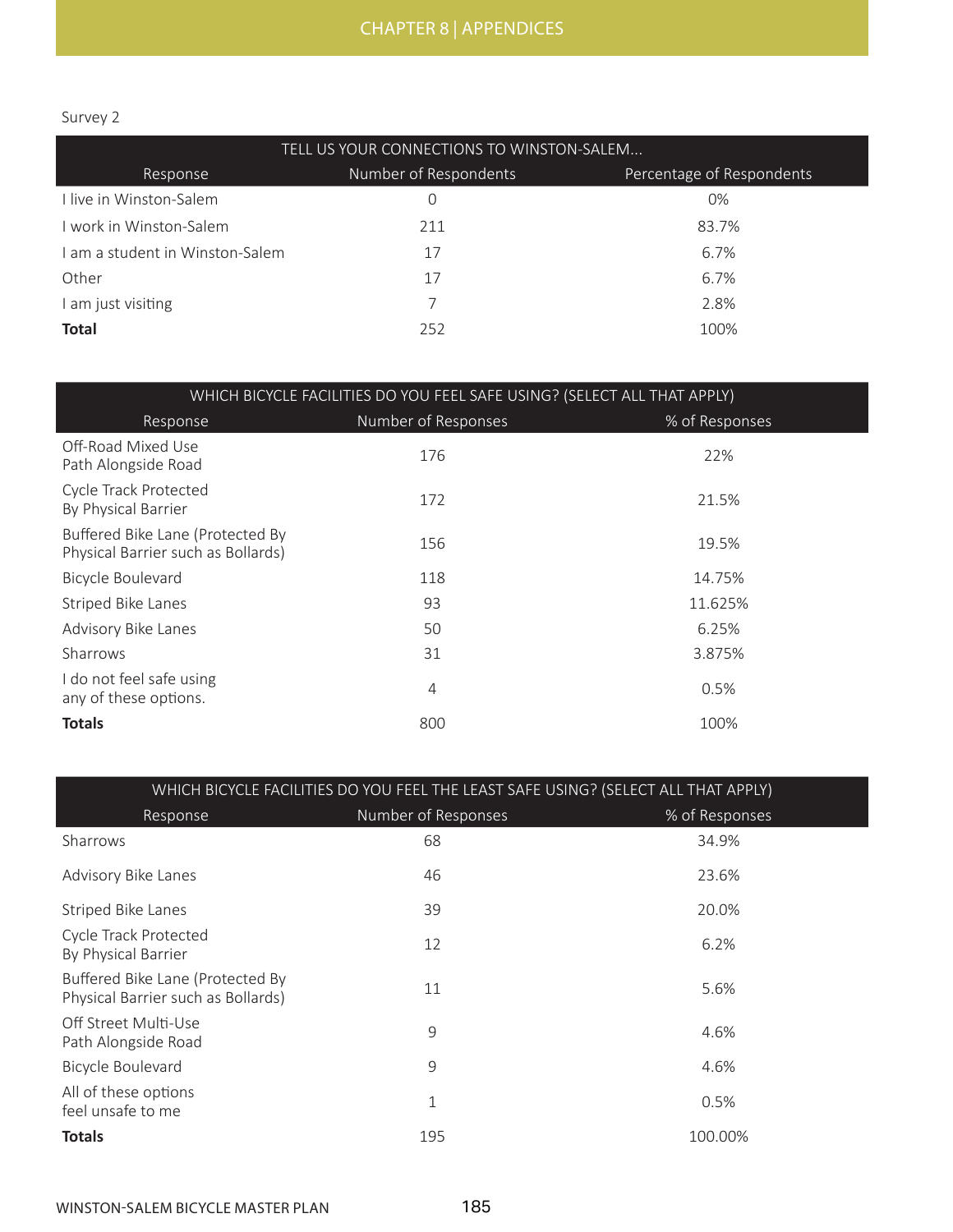| WHICH INTERSECTION IMPROVEMENTS DO YOU PREFER? (SELECT ALL THAT APPLY) |                     |                |  |
|------------------------------------------------------------------------|---------------------|----------------|--|
| Response                                                               | Number of Responses | % of Responses |  |
| Intersection Crossing Markings                                         | 97                  | 23.0%          |  |
| Protected Intersections                                                | 97                  | 23.0%          |  |
| Bike Lanes Through Intersections                                       | 92                  | 21.8%          |  |
| Bike Boxes (With or<br>Without Paint)                                  | 76                  | 18.0%          |  |
| Two-Stage Left Turn Box                                                | 54                  | 12.8%          |  |
| I don't like any of these<br>improvements                              | 6                   | 1.4%           |  |
| <b>Totals</b>                                                          | 422                 | 100.00%        |  |

| WHAT BIKE RELATED PROGRAMS WOULD YOU LIKE TO SEE IMPLEMENTED<br>IN OUR COMMUNIVTY? PLEASE CHOOSE UP TO 5. |                     |                |  |
|-----------------------------------------------------------------------------------------------------------|---------------------|----------------|--|
| Response                                                                                                  | Number of Responses | % of Responses |  |
| Enforcement of motorist<br>infractions                                                                    | 82                  | 11.0%          |  |
| <b>Driver Education</b>                                                                                   | 77                  | 10.3%          |  |
| Electronic Bike Maps                                                                                      | 74                  | 9.9%           |  |
| Bicycle and Pedestrian<br><b>Advisory Committee</b>                                                       | 60                  | 8.1%           |  |
| <b>Cyclist Education</b>                                                                                  | 57                  | 7.7%           |  |
| Safe Routes to School Program                                                                             | 53                  | 7.1%           |  |
| Bike education in schools                                                                                 | 53                  | 7.1%           |  |
| <b>Transportation Demand</b><br>Management initiatives                                                    | 51                  | 6.9%           |  |
| Printed Bike Maps                                                                                         | 49                  | 6.6%           |  |
| Open Street Events                                                                                        | 49                  | 6.6%           |  |
| Enforcement of Cyclist<br>infractions                                                                     | 45                  | 6.0%           |  |
| <b>Bike Month</b>                                                                                         | 37                  | 5.0%           |  |
| Bike Repair Workshop                                                                                      | 29                  | 3.9%           |  |
| Bike Riding Workshop                                                                                      | 28                  | 3.8%           |  |
| <b>Totals</b>                                                                                             | 744                 | 100.0%         |  |